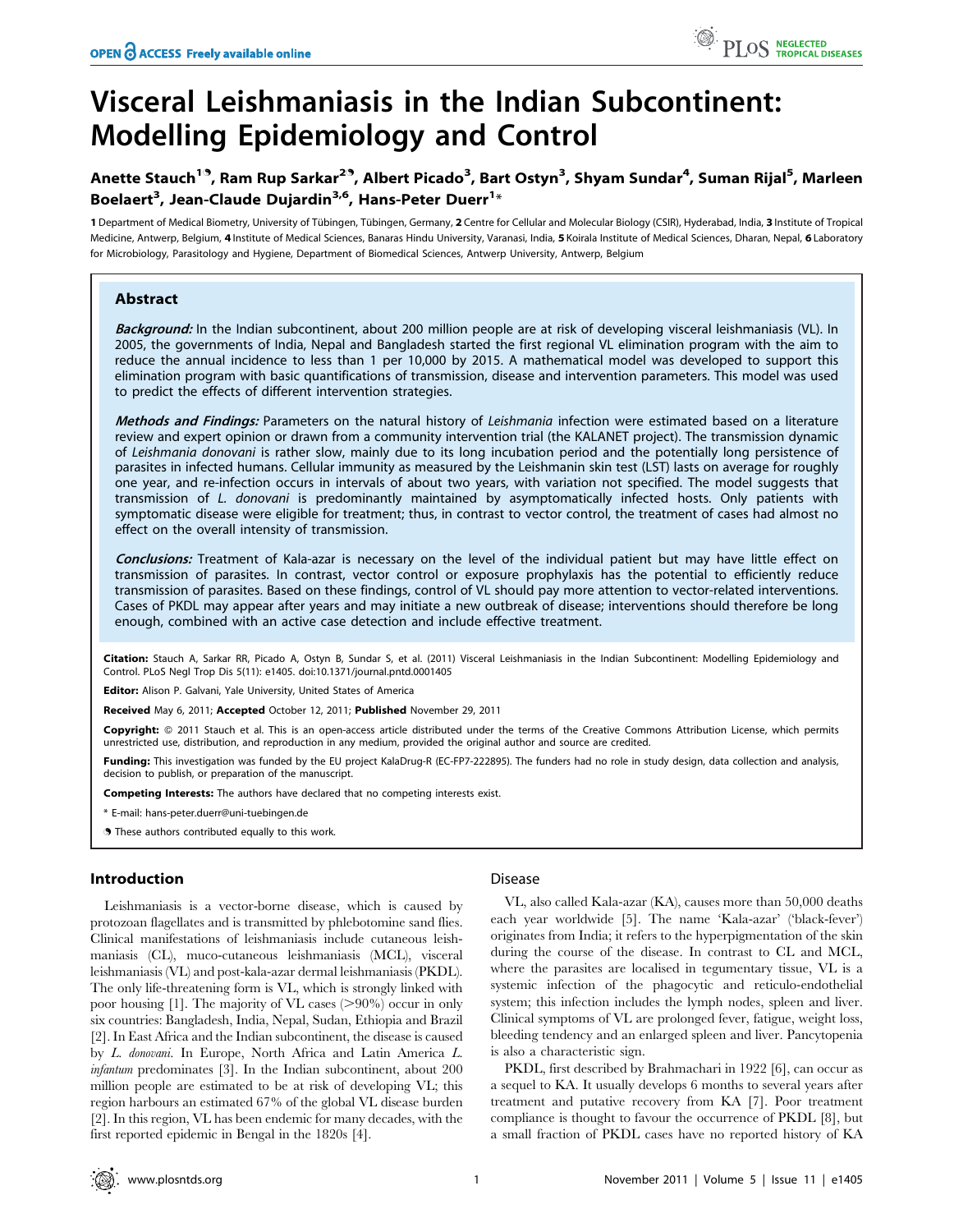#### Author Summary

Visceral Leishmaniasis is a neglected, life-threatening disease affecting the poorest of the poor. It has received more attention in light of the regional VL elimination program. A deterministic compartmental model was developed to estimate parameters for L. donovani transmission and to optimise intervention success. Our simulation results show that transmission of L. donovani is predominantly driven by asymptomatically infected hosts who are not eligible for treatment. Treatment can reduce the prevalence of symptomatic disease, but the incidence of KA remains on similar levels because of an unchanged intensity of transmission. In contrast to treatment-related interventions, vector-related interventions have the potential to reduce the prevalence of asymptomatic infections and thus are the intervention of choice from an epidemiological perspective. Vector control, however, should be combined with treatment, as PKDL cases can act as reservoirs of infection. This reservoir function originates from the long period of nearly two years on average during which putatively recovered KA patients develop PKDL.

[9]. The nodular lesions of PKDL patients usually contain many parasites [10]. PKDL is not a life-threatening condition, laboratory confirmation is challenging, and the treatment burdens the patients (in Bangladesh, current treatment guidelines call for 120 intramuscular injections of sodium stibogluconate [9]). Therefore, it is assumed that many patients remain undiagnosed and untreated, and PKDL patients are thought to act as a reservoir of infection [11].

Cases with VL and HIV co-infection have been reported from 35 countries. Both cellular and humoral responses to Leishmania are diminished in such patients [12], leading to an increased risk of developing VL after Leishmania infection and a higher rate of treatment failure [13,14]. The rate of HIV-VL coinfection in the Indian subcontinent is still low but rising in Ethiopia. HIVcoinfected patients are relevant for the study of transmission, as they are more infectious due to higher parasitaemia [15].

#### Diagnostics

The classical confirmatory test for VL used to be the microscopic detection of amastigote parasites from aspirates of lymph nodes, bone marrow or spleen [16]. This invasive method has largely been replaced by antibody-detection using rK39 immunochromatographic tests or by the direct agglutination test (DAT) [2]. Several PCR techniques have been developed. They seem to be more sensitive for detecting asymptomatic infections than the antibody tests [17], as it is hypothesised that PCR of peripheral blood will be the first marker to become positive after infection (before antibody seroconversion takes place). The leishmanin skin test (LST) is a marker of the delayed-type hypersensitivity reaction and is used in epidemiological surveys to study what proportion of the population has become 'immune' to leishmanial infection after exposure.

#### Transmission cycle

When taking a bloodmeal on an infected host, female sand flies ingest the amastigote form of the parasites. In the sand fly gut, the parasites develop into procyclic promastigote flagellar forms, which divide and later on differentiate into metacyclic promastigotes. These forms migrate to the pharyngeal valve and can then be transmitted at subsequent blood meals. In the human host, parasites change back to amastigotes and multiply in cells of the mononuclear phagocyte system, impeding the immune defence mechanisms of macrophages [18].

#### Control strategies

In 2005, the governments of India, Nepal and Bangladesh started the first regional VL elimination program, aiming to reduce the annual incidence of VL to less than 1 per 10,000 by 2015. The program focuses on treatment-related control strategies, such as early diagnosis and complete treatment, and vector-related control strategies, including indoor residual insecticide spraying.

#### Treatment

Currently, four drugs for VL treatment are available. 1) Pentavalent antimonials have been the first-line treatment for over 70 years. This treatment is long (20 to 30 days), is toxic (3–5% deaths due to treatment) and is accompanied by increasing failure rates; for instance in foci of the Bihar state, India, with up to 60% treatment failures, a phenomenon that is assumed to be caused by drug resistance [19]. 2) Miltefosine is the first oral drug against VL and has been recommended as first-line drug in the VL elimination initiative but is teratogenic and is suspected to rapidly give rise to resistance due to its long half-life. 3) Amphotericin B is used in two formulations: ''Conventional'' Amphotericin B and ''Liposomal'' Amphotericin B (Ambisome). Treatment with the conventional formulation is long (30 days) and can have lifethreatening side effects whereas treatment with the liposomal formulation is shorter, has similar high efficacy and fewer side effects; Yet it is too expensive and complex in its administration for large-scale application in developing countries. However recently, a single-dose Ambisome schedule was found highly effective in India [20]. 4) Paromomycin (PMM) was registered in 2006 in India and is currently being tested in a phase IV trial [2,21].

Vector control. Vector control is an effective tool for controlling VL, as demonstrated in the 1950s in India by malaria control with DDT. Indoor spraying, in particular, reduces sand fly densities, also long-lasting insecticide-treated bed nets and to a minor extent environmental management [22,23]. However, the recent community intervention trial KalaNet failed to demonstrate an effect of long-lasting insecticide-treated nets on the incidences of L. donovani infection and VL [24].

# Mathematical modelling

The first mathematical study of the dynamics of KA employed a deterministic model to explain the observed inter-epidemic periods between 1875 and 1950 in Assam, India [25]. This model was later extended to canine visceral leishmaniasis in Malta, considering three different serological tests for the presence of specific antibody in dogs [26,27]. In a further extension, the efficacies of various control methods, such as vaccination, killing infected dogs, drugs and insecticides, were investigated by means of sensitivity analyses [28]. A recent modelling paper addressed the question of under-reporting of VL in Bihar, India. [29].

Our model focuses on the transmission dynamics of L. donovani in the Indian subcontinent and extends the before-mentioned modelling findings with (i) quantifications of epidemiological parameters for the natural history of infection and transmission dynamics of L. donovani and (ii) databased predictions for the effects of different intervention strategies; in particular, the roles of asymptomatic and symptomatic infections are considered.

# Methods

#### Model

The transmission dynamics of L. donovani in the Indian subcontinent was modelled deterministically by a system of ordinary differential equations. Figure 1 describes the model graphically, and Table 1, 2 and 3 provide lists of parameters and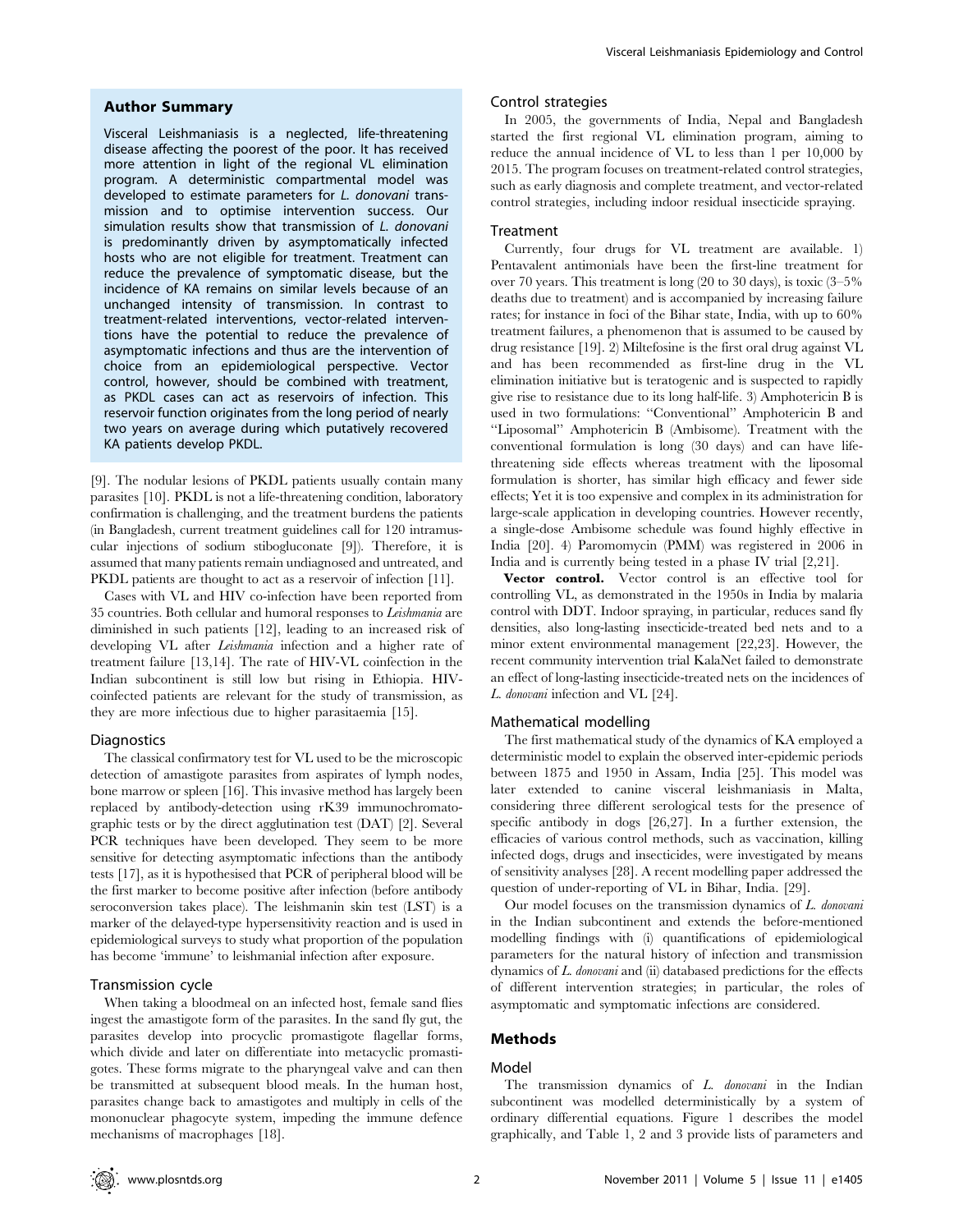

Figure 1. Model for L. donovani infection, transmission and control. Compartments represent proportions in humans and vectors, distinguished (vertically) according to their history of infection (defined by diagnostic states). The diagnostics comprised PCR, DAT and LST with combinations shown in the bar on the left margin of the graph. Human hosts are further distinguished (horizontally) by disease and treatment status.  $\mu_1 = \mu_H + \mu_K$ ;  $\mu_2 = \mu_H + \mu_K + \mu_{Ti}$ ;  $\mu_3 = \mu_H + \mu_K + \mu_{Ti}$ ; for further variables and parameters see text, Table 1, Table 2, Table 3 and Table S1 in the Supplement. doi:10.1371/journal.pntd.0001405.g001

variables with references. In this section, we describe the basic structure of the model; the full model, considering also possible animal hosts and immuno-compromised humans, is provided in Text S1 with Figure S1 showing the full model.

The basic Susceptible-Infected-Recovered (SIR) type model was modified with respect to the history of infection, considering five stages in the natural history of infection. These stages were described based on different combinations of three diagnostic markers to categorise people living in endemic areas: PCR (index P, earliest marker for L. donovani infection), DAT (index D, antibody response) and LST (index C, suggesting a state of

'cellular' immunity). Superscripts "+" and "-" represent positive and negative results, respectively. If the infection proceeded asymptomatically, we assumed that the human host (indicated by subscript H) typically passed through the following five stages:

 $S_H$ : Susceptible stage ( $\mathbf{P}^{\top} \mathbf{D}^{\top} \mathbf{C}^{-}$ ). Hosts are negative for all three markers and can become infected in the future.

 $I_{HP}$ : Early asymptomatic, infectious stage  $(P^{\dagger}D^{-}C^{-})$ . The parasite can be detected by PCR, but there is not yet any humoral or cellular response in the host.

 $I_{HD}$ : Late asymptomatic, infectious stage  $(P^+D^+C^-)$ . Hosts are still PCR-positive and antibodies can be detected by DAT.

|              | <b>Description</b>                                                                                           | Value   | Reference                        |
|--------------|--------------------------------------------------------------------------------------------------------------|---------|----------------------------------|
| $N_F$        | No. of vectors per $N_H$ = 100 humans, see below)                                                            | 527     | Estimated, 95% CI (347 to 990)   |
| $I_F$        | Equilibrium prevalence of infectious sand flies                                                              | 0.5%    | [35, 41, 42]                     |
| $1/\mu_F$    | Life expectancy of sand flies                                                                                | 14 days | $[43]$                           |
| $1/\sigma_F$ | Sojourn time <sup>§</sup> of flies in the latent stage $E_F$                                                 | 5 days  | $[44]$                           |
| $1/\beta$    | Feeding cycle duration                                                                                       | 4 days  | $[36]$                           |
| $p_H$        | Probability that a human becomes infected when an infected<br>fly takes a blood meal on a susceptible person |         | Assumed (correlated with $N_F$ ) |

Table 1. Model parameters and variables - sand flies.

<sup>5</sup>Durations regardless of mortality, i.e., conditional on surviving (e.g. the sojourn time of flies in the latent stage  $E_F$  would equal 1/( $\sigma_F$ + $\sigma_F$ ) if mortality is considered). doi:10.1371/journal.pntd.0001405.t001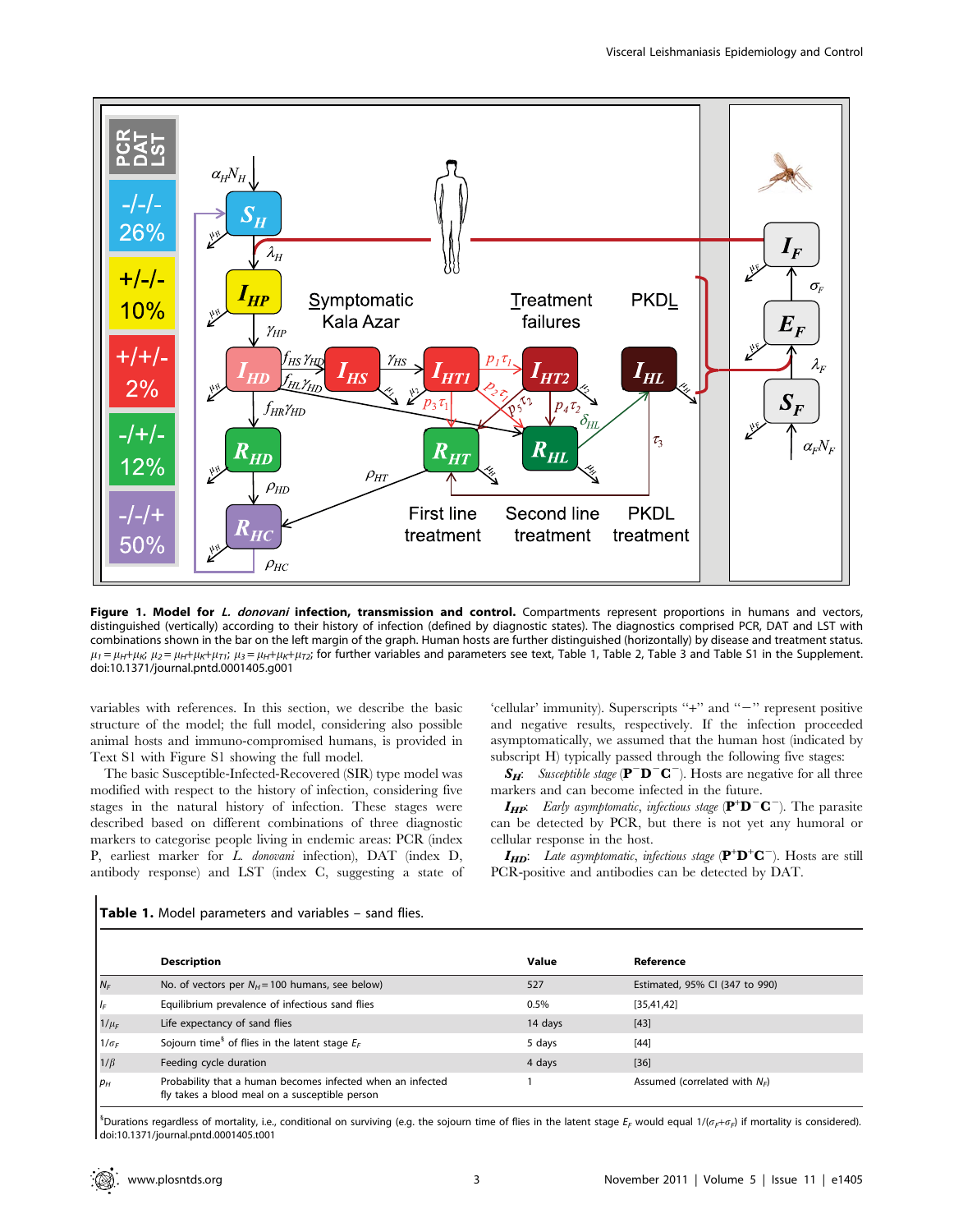Table 2. Model parameters and variables - humans.

|                     | <b>Description</b>                                                                                                                                           | Value          | Reference                                                                  |
|---------------------|--------------------------------------------------------------------------------------------------------------------------------------------------------------|----------------|----------------------------------------------------------------------------|
| $N_H$               | No. of humans                                                                                                                                                | 100            | Scaling factor (in<br>relation to $N_F$ )                                  |
| $S_H + R_{HC}$      | Prevalence* of PCR <sup>-</sup> DAT <sup>-</sup><br>humans                                                                                                   | 76%            | KalaNet data                                                               |
| I <sub>НР</sub>     | Prevalence* of PCR <sup>+</sup> DAT<br>humans                                                                                                                | 10%            | KalaNet data                                                               |
| I <sub>HD</sub>     | Prevalence* of PCR <sup>+</sup> DAT <sup>+</sup><br>humans                                                                                                   | 2%             | KalaNet data                                                               |
| $R_{HD}$            | Prevalence* of PCR <sup>-</sup> DAT <sup>+</sup><br>humans                                                                                                   | 12%            | KalaNet data                                                               |
| $l_{H5}$ + $l_{HT}$ | Prevalence* of symptomatic<br>КA                                                                                                                             | 0.015%         | KalaNet data                                                               |
| I <sub>НL</sub>     | Prevalence* of PKDL                                                                                                                                          | 0.005%         | Model result based<br>on a fraction of<br>treatment failure<br>$p_2 = 3\%$ |
| $R_{HC}$            | Prevalence* of LST <sup>+</sup> humans                                                                                                                       | 50%            | [31, 32, 33]                                                               |
| $1/\mu_H$           | Baseline life expectancy of<br>humans                                                                                                                        | 40 years       | Assumed                                                                    |
| $\mu_K$             | Excess mortality rate caused<br>by KA                                                                                                                        | $1/(5$ months) | Assumed                                                                    |
| $p_{F1}$            | Probability that a susceptible fly<br>becomes infected when feeding<br>on a human host of type $I_{HP}$                                                      | 0.0125         | $=p_{F2}/2$ (assumed)                                                      |
| $p_{F2}$            | Probability that a susceptible fly<br>becomes infected when feeding<br>on a human host of type l <sub>HD</sub>                                               | 0.025          | Estimated, 95%<br>CI (0.012 to 0.038)                                      |
| $p_{F3}$            | Probability that a susceptible fly<br>becomes infected when feeding<br>on a human host of type $I_{H5}$ , $I_{H71}$ ,<br>Інтэ                                | 1              | Assumed                                                                    |
| $p_{FA}$            | Probability that a susceptible fly<br>becomes infected when feeding<br>on a human host of type I <sub>HL</sub>                                               | 1              | Assumed                                                                    |
| f <sub>нs</sub>     | Fraction of asymptomatically<br>infected hosts $(l_{HD})$ who will<br>develop symptomatic KA                                                                 | 0.33%          | Estimated, 95% CI<br>(0.22% to 0.49%)                                      |
| f <sub>НL</sub>     | Fraction of asymptomatically<br>infected hosts $(l_{HD})$ who will<br>develop PKDL                                                                           | 0.01%          | [9]: 8 cases in<br>22699 persons<br>during 6 years                         |
| $f_{HR}$            | Fraction of asymptomatically<br>infected hosts $(l_{HD})$ who will<br>recover without showing a<br>symptomatic course of<br>infection $(\rightarrow R_{HD})$ | 99.77%         | $= 1 - (f_{H5} + f_{H1})$                                                  |
| $1/\gamma_{HP}$     | Sojourn time <sup>§</sup> in the early<br>asymptomatic stage $I_{HP}$                                                                                        | 60 days        | [37, 45]                                                                   |
| $1/\gamma_{HD}$     | Sojourn time <sup>§</sup> in the late<br>asymptomatic stage I <sub>HD</sub>                                                                                  | 12 days        | Estimated, 95%<br>CI (9 to 15)                                             |
| $1/\gamma_{HS}$     | Duration between diagnosis<br>of KA and onset of treatment                                                                                                   | 1 day          | Conditions in the<br>KalaNet trial                                         |
| $1/\rho_{HD}$       | Period <sup>§</sup> of DAT-positivity<br>in state $R_{HD}$                                                                                                   | 74 days        | Estimated, 95%<br>CI (65 to 84)                                            |
| $1/\rho_{HT}$       | Period <sup>§</sup> of DAT-positivity<br>in state $R_{HT}$                                                                                                   | 74 days        | $=1/\rho_{HD}$ (assumed)                                                   |
| $1/\rho$ нс         | Period <sup>§</sup> of LST-positivity<br>in state $R_{HC}$                                                                                                   | 307 days       | Estimated, 95% CI<br>(260 to 356)                                          |
|                     |                                                                                                                                                              |                |                                                                            |

\*Prevalences include immuno-compromised humans.

<sup>i</sup> Durations regardless of mortality.

doi:10.1371/journal.pntd.0001405.t002

Table 3. Model parameters and variables - treatment.

|                      | <b>Description</b>                                                                                                                                           | Value                            | Reference                        |
|----------------------|--------------------------------------------------------------------------------------------------------------------------------------------------------------|----------------------------------|----------------------------------|
| $1/\tau_1$           | Duration of first-line KA<br>treatment                                                                                                                       | 30 days                          | $[21]$                           |
| $1/\tau$             | Duration of second-line KA<br>treatment                                                                                                                      | 30 days                          | $[21]$                           |
| $1/\tau$             | Duration of PKDL treatment                                                                                                                                   | 180 days                         | [9]                              |
| $f_{T1}$             | Fraction of treatment fatality                                                                                                                               | 5%                               | Personal<br>communication.<br>MB |
| $\mu_{\overline{I}}$ | Excess mortality rate caused by<br>first-line KA treatment                                                                                                   | 0.00167                          | $=f_{\tau}\tau$                  |
| $\mu_{T2}$           | Excess mortality rate caused by<br>second-line KA treatment                                                                                                  | 0.00167                          | $=f_{\tau}\tau$                  |
| $p_1$                | Fraction of KA patients not<br>responding to KA first-line<br>treatment (conditional on<br>surviving treatment, $1-fT$ )                                     | 5% (100%<br>$= p_1 + p_2 + p_3$  | [21]                             |
| p <sub>2</sub>       | Fraction of KA patients who<br>appear to recover under KA<br>first-line treatment but will<br>develop PKDL (conditional on<br>surviving treatment, $1-f_T$ ) | 3% (100%<br>$= p_1 + p_2 + p_3$  | Personal<br>communication.<br>MB |
| $p_3$                | Fraction of KA patients<br>recovering during KA<br>first-line treatment (conditional<br>on surviving treatment, $1-fT$ )                                     | 92% (100%<br>$= p_1 + p_2 + p_3$ | $= 1 - (p_1 + p_2)$              |
| $p_4$                | Fraction of KA patients who<br>appear to recover under KA<br>second-line treatment but will<br>develop PKDL (conditional on<br>surviving treatment, $1-fT$ ) | 3% (100%<br>$= p_4 + p_5$        | $=p2$                            |
| p <sub>5</sub>       | Fraction of KA patients<br>recovering during KA<br>second-line treatment<br>(conditional on surviving<br>treatment, $1-fT$ )                                 | 97% (100%<br>$= p_4 + p_5$       | $= 1-p_4$                        |
| 1/ $\delta_{\rm HI}$ | Duration until relapse to PKDL                                                                                                                               | 21 months                        | [9,46,47]                        |

For parameters and variables concerning immuno-compromised patients, see Table S1.

doi:10.1371/journal.pntd.0001405.t003

 $R_{HD}$ : *Early recovered stage* ( $\mathbf{P}^-\mathbf{D}^+\mathbf{C}^-$ ). The parasite cannot be detected anymore, but hosts are DAT-positive and not yet LSTpositive.

 $R_{HC}$ : Late recovered stage ( $\mathbf{P}^{\top} \mathbf{D}^{\top} \mathbf{C}^{\dagger}$ ). Hosts are DAT-negative but still LST-positive and assumed to be protected against reinfection.

Natural history of infection in humans. Humans are born as susceptibles  $(S_H)$  at a per capita birth rate  $\alpha_H$ . We assume a constant population size  $\mathcal{N}_H$  based on constant birth and death rates ( $\mu$ <sub>H</sub>). Susceptibles are infected at rate  $\lambda$ <sub>H</sub>, that depends on 1) the biting rate  $\beta$  of sand flies, 2) the probability of becoming infected when being bitten by an infectious sand fly  $(p_H)$  and 3) the number of infectious sand flies per human  $(I_F$  per  $\mathcal{N}_H$ ).

After infection, humans enter the early asymptomatic stage  $I_{HP}$ and become PCR-positive in peripheral blood. Seroconversion occurs at rate  $\gamma_{HP}$  into the late asymptomatic stage  $I_{HD}$ , which is characterised by the onset of DAT-positivity. If not dying, humans remain in this asymptomatic stage for  $1/\gamma_{HD}$  days. Infection with Leishmania parasites proceeds in most cases asymptomatically, with only a minor fraction of cases subsequently developing KA. A major fraction  $f_{HR}$  does not develop disease, becomes PCRnegative in the early recovered stage  $R_{HD}$ , and develops LST-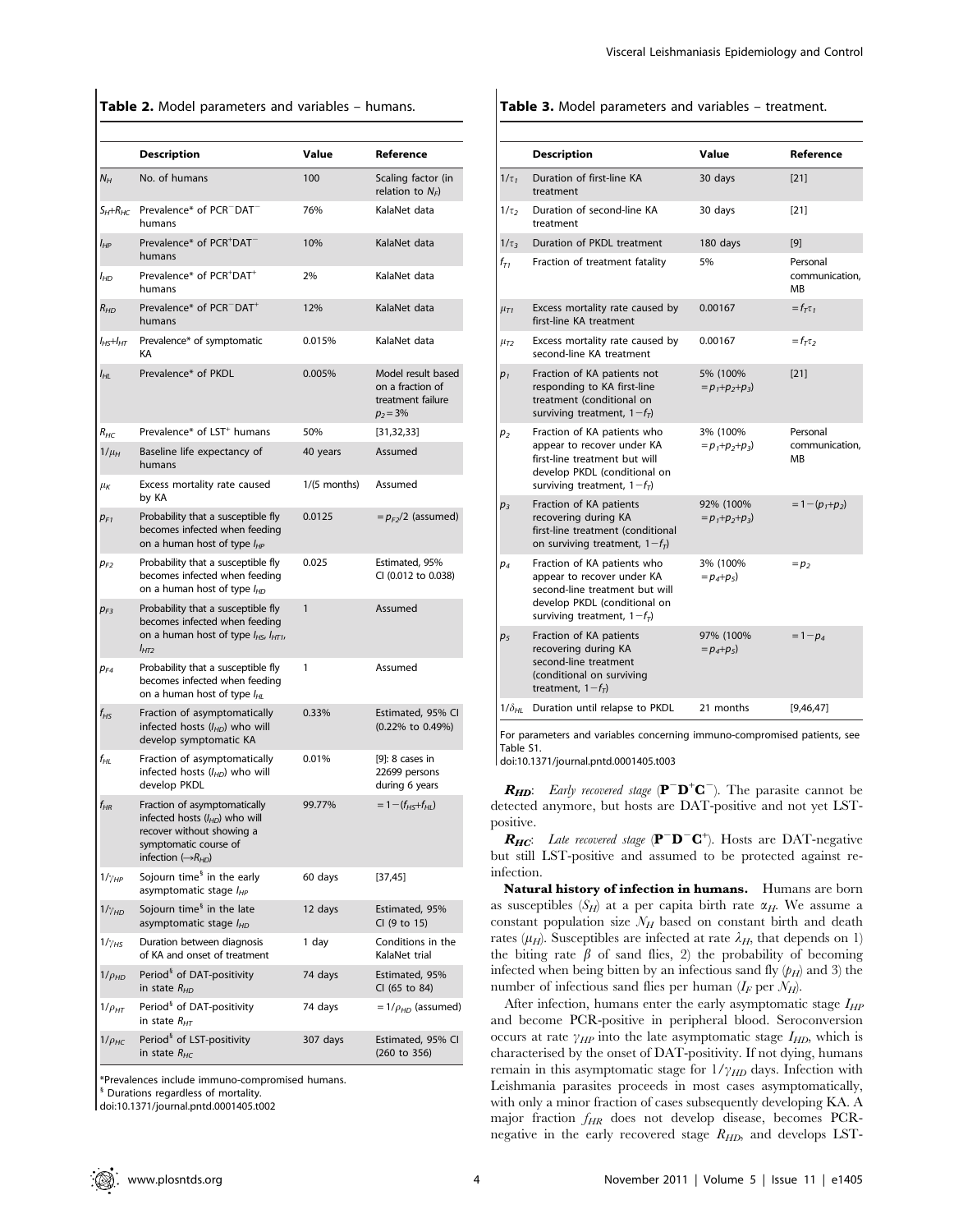positivity  $(R_{HC})$  at rate  $\rho_{HD}$ . A remaining fraction of  $1-f_{HR}$ asymptomatic infections is split into a tiny fraction  $f_{HL}$  of putatively recovering humans who develop a state of PCR-negativity in peripheral blood, while still harboring a non-detectable number of parasites; this is denoted  $R_{HL}$ , from where relapse to PKDL  $(I_{HL})$ follows. A fraction  $(f_{HS})$  develops symptomatic KA  $(I_{HS})$  whilst staying PCR-positive.

**Therapy.** The fraction  $f_{HS}$  developing symptomatic KA  $(I_{HS})$ is eligible for treatment. If not dying, these patients receive firstline treatment  $(I_{HT1})$  on average after  $1/\gamma_{HS}$  days. First-line treatment (in state  $I_{HT1}$ ) is given for  $1/\tau_1$  days. A proportion  $p_3$  of patients clears parasites under first-line treatment, recovers  $(\rightarrow R_{HT})$ , and finally becomes LST-positive  $(\rightarrow R_{HC})$  like those with asymptomatic infections. The remaining proportion  $1-p_3$  of patients represents the treatment failures that are split into a PCRpositive proportion of  $p_I$  KA patients receiving second-line treatment  $(I_{HT2})$  and a proportion of  $p_2$  patients putatively recovering into a state of PCR-negativity. The second proportion still harbours a non-detectable number of parasites  $(R_{HL}$ , from where relapse to PKDL,  $I_{HL}$ , will follow).

Second-line treatment (in state  $I_{HT2}$ ) is given for  $1/\tau_2$  days. As with first-line treatment, a proportion  $p_5$  of patients under secondline treatment recovers  $(\rightarrow R_{HT})$  and becomes LST-positive  $(\rightarrow R_{HC})$ . The remaining proportion of  $p_4$  patients recovers putatively into a state of PCR-negativity  $(R_{HL})$  from which, again, relapse to PCR-positivity and PKDL  $(I_{HL})$  follows, for those who do not die on average after  $1/\delta_{HL}$  days. All PKDL patients  $(I_{HL})$ are treated until full recovery  $(\rightarrow R_{HT}\rightarrow R_{HC})$ .

Excess mortality 1) affects KA patients whose mortality rate increases the baseline mortality rate  $\mu_H$  to  $\mu_I = \mu_H + \mu_K$  and 2) occurs under treatment because of drug toxicity. Five percent of patients die because of first-line or second-line treatment, increasing the mortality rate to  $\mu_2 = \mu_H + \mu_K + \mu_{T1}$  or  $\mu_3 = \mu_H + \mu_K + \mu_{T2}$ . LST-positivity (suggesting a state of cellular immunity) may remain over a period of  $1/\rho_{HC}$  days, after which recovered humans  $(R_{HC})$  again become negative for all diagnostic markers  $(\rightarrow S_H)$ .

**Vectors.** We considered sand flies in the susceptible  $(S_F)$ , latent  $(E_F)$ , not infectious), or infectious  $(I_F)$  stages. Flies can become infected by blood meals taken on infectious humans  $(I_{HP}, I_{HD}, I_{HS}, I_{HS})$  $I_{HT1}$ ,  $I_{HT2}$ ,  $I_{HI}$ ). The infection rate  $\lambda_F$  of flies is determined by the following: 1) the biting rate  $\beta$ , 2) the infection probabilities of flies dependent on the infection status of the hosts  $(p_{FI}$  to  $p_{F4}$ , see Table 2) and 3) the numbers of infectious hosts.

We assumed that each blood meal of a susceptible sand fly leads to a sand fly infection if taken from a symptomatically infected human ( $p_{F3}$ = 100% for KA patients  $I_{HS}$ ,  $I_{HT1}$ ,  $I_{HT2}$  and  $p_{F4}$ = 100% for PKDL patients  $I_{HL}$ ). For a sensitivity analysis, see Results.

The probability that a fly becomes infected when feeding on asymptomatically infected hosts of type  $I_{HP}$  or  $I_{HD}$  was estimated with the model as follows. The infection probability  $p_{F2}$  of late asymptomatically infected humans  $(I_{HD})$  was estimated, whereby we assumed that the infectivity of hosts increases monotonically from the time of infection until the late asymptomatic state  $I_{HD}$ . We defined an intermediate infection probability for flies originating from hosts in the early asymptomatic state  $I_{HP}$  as  $p_{F1} = p_{F2}/2.$ 

#### Data

KalaNet data. The model was fitted to data from the KalaNet project (KALANET, ClinicalTrials.gov NCT00318721), a community intervention trial in India and Nepal to investigate the effectiveness of insecticide-treated bed

nets. The KalaNet trial was conducted between 2006 and 2008. Around 35,000 cases of VL have been reported during this period by the Government of India, Ministry of Health and Family Welfare; thus, the prevalence of VL during the KalaNet trial was lying almost in between the official numbers of 10,000 and 75,000 cases, respectively, after 1970 [30]. In the KalaNet trial, consecutive blood samples were collected in 26 highly endemic villages from 17,662 people older than two years. These blood samples were used to diagnose infection of humans, by assessing seroconversion with the direct agglutination test (DAT). Passive and active detection for VL cases were conducted until May 2009. In addition, blood samples for PCR analysis were collected (a) in a random sub sample of all KalaNet villages from 625 people between 15 and 40 years of age and (b) from all inhabitants older than 3 years in one Nepalese KalaNet village (284 people).

Interventions in the KalaNet trial did not show an effect on VL incidence and seroconversion; thus, we included data from interventions and control clusters in our analyses. The KalaNet data showed a prevalence of 12% PCR-positive (from 1,923 measurements on 909 individuals in total) and 14% DAT-positive individuals (from 43,171 measurements on 17,662 individuals in total). An intersection of 2% was positive for both markers (from 1,899 measurements on 893 individuals in total). Hence, 76% of the population was negative for PCR and DAT. Confidence intervals for these prevalences were not computed, as the large sample size would suggest an unrealistically high precision. No LST data were available in the KalaNet study. The average incidence of symptomatic VL was 0.27% per year, with an estimated prevalence of 0.015% (15 cases per 100,000). Definition for symptomatic infection was adopted from the KalaNet project: People with fever lasting for two weeks or more were examined by a physician and tested with a rapid diagnostic test for VL [24]. Prevalence of *Leishmania* infection in sand flies as determined by PCR was 0.5% in six Nepalese clusters.

Leishmanin skin test (LST). The before-mentioned proportion of 76% of humans who are negative for PCR and DAT includes 1) humans who either have never been infected (susceptible newborns:  $\alpha_H N_H \rightarrow S_H$ ), 2) humans who recovered from infection  $(R_H\rightarrow R_{HC})$ , or 3) humans who have lost LSTpositivity thereafter  $(R_{HC}\rightarrow S_H)$ . We assumed that LST-positivity could be lost because the consecutive PCR and DAT results of several KalaNet participants showed re-infection (first positive, then negative and then positive again). The prevalence of LSTpositive humans  $(R_{HC})$  was taken from published studies on LST in Nepal [31], India [32] and Bangladesh [33], adopting an average sensitivity of the LST of about 50% [33]. With these estimates, the prevalence of 76% humans who are negative for PCR and DAT can be split into a proportion of 50% LST-positive  $(R_{HC})$  and 26% susceptible  $(S_H)$ . The effects emerging from variations in these proportions will be discussed (see Discussion).

PKDL. There was no active detection for PKDL cases in the KalaNet trial. The proportion of treatment failures among KA patients under first- and second-line treatments who will develop PKDL via a putatively recovered stage  $(I_{HT1}$  and  $I_{HT2} \rightarrow R_{HL} \rightarrow I_{HL}$ is roughly 3% in India/Nepal (MB, personal communication), which yields, together with a tiny proportion of asymptomatically infected humans who develop PKDL without treatment  $(I_{HD}\rightarrow R_{HL}\rightarrow I_{HL})$  [9], a prevalence of 0.5 PKDL cases per 10,000 (see Results). Putatively recovered KA patients develop PKDL after 21 months on average [9].

Treatment. First- and second-line treatment lasts about 1 month for KA patients and about 6 months for PKDL patients. For KA patients surviving treatment, a fraction of treatment failure of 5% is assumed [9,21]. The effects emerging from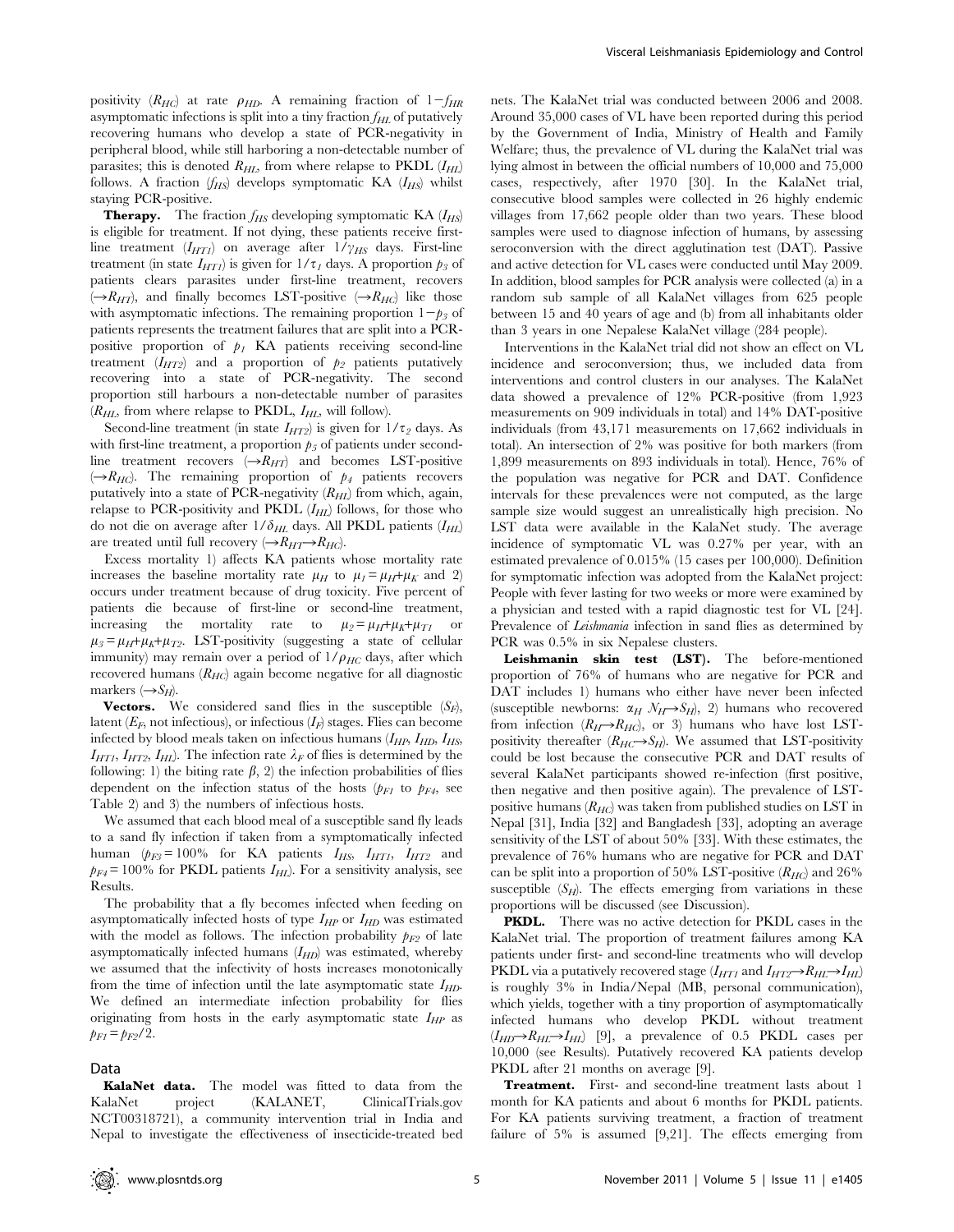variations in these parameters were considered in a sensitivity analysis (see Results).

# Parameter estimation

Model solutions were numerically computed using the software Matlab Version 7.120635 (R2011a) by a Runge-Kutta algorithm with variable step size (procedure ode15s). Parameters were estimated by fitting the model to observations from the KalaNet project (DAT- and PCR-positivity, symptomatic VL and sand fly infection) and information from the literature (LST-positivity, prevalence of HIV and prevalence of HIV-infected among symptomatic VL).

We used the model to estimate the following eight parameters:

- 1.  $N_F$  determining the density of sand flies ( $N_F$  per  $N_H$ )
- 2.  $1/\gamma_{HD}$  determining the sojourn time in the late asymptomatic stage  $I_{HD}$
- 3.  $1/\rho_{HD}$  determining the period of DAT-positivity in state  $R_{HD}$
- 4.  $1/\rho_{HC}$  determining the period of LST-positivity in state  $R_{HC}$
- 5.  $p_{F2}$  determining the probability that a fly becomes infected when feeding on an asymptomatically infected human host in state  $I_{HD}$
- $6.$   $f$ <sub>HS</sub> determining the fraction of asymptomatically infected hosts  $(I_{HD})$  who will develop KA
- 7.  $f_{VS}$  determining the fraction of immuno-compromised and asymptomatically infected hosts  $(I_{VD})$  who will develop symptomatic KA (see Table S1)
- 8.  $\eta$  determining the HIV infection rate (see Table S1)

The parameter vector  $\vec{\theta} = (N_F, \gamma_{HD}, \rho_{HD}, \rho_{HC}, p_{F2}, f_{HS}, f_{VS}, \eta)$ was estimated by Maximum Likelihood with likelihood function

$$
L = (I_{HS} + I_{HT1} + I_{HT2})^{kI}
$$
  
\n
$$
\cdot (S_H + I_{HP} + I_{HD} + R_{HD} + R_{HC} + R_{HT} + R_{HL} + I_{HL})^{k2}
$$
  
\n
$$
\cdot (I_{HD} + I_{HL} + R_{HD} + R_{HT} + R_{HL})^{k3}
$$
  
\n
$$
\cdot (S_H + I_{HP} + R_{HC})^{k4} \cdot (I_{HP})^{k5} \cdot (I_{HD} + I_{HL})^{k6}
$$
  
\n
$$
\cdot (R_{HD} + R_{HT} + R_{HL})^{k7} \cdot (S_H + R_{HC})^{k8} \cdot (R_{HC})^{k9}
$$
  
\n
$$
\cdot (S_H + I_{HP} + I_{HD} + R_{HD} + R_{HT} + R_{HL} + I_{HL})^{k10}
$$
  
\n
$$
\cdot (I_{VS} + I_{VT1} + I_{VT2})^{k11}
$$
  
\n
$$
\cdot (S_V + I_{VP} + I_{VD} + R_{VD} + R_{VC} + R_{VT} + R_{VL} + I_{VL})^{k12}
$$
  
\n
$$
\cdot (I_{VP})^{k15} \cdot (I_{VD} + I_{VL})^{k16} \cdot (R_{VD} + R_{VT} + R_{VL})^{k17}
$$
  
\n
$$
\cdot (S_V + R_{VC})^{k18} \cdot (R_{VC})^{k19}
$$
  
\n
$$
\cdot (S_V + I_{VP} + I_{VD} + R_{VD} + R_{VT} + R_{VL} + I_{VL})^{k20}
$$
  
\n
$$
\cdot (I_{F})^{k21} \cdot (E_{F} + S_{F})^{k22},
$$

where by exponents k1 to k22 represent sample sizes observed in the KalaNet trial or taken from the literature (for references see Table 1, 2, 3 and Table S1). These exponents are partially not integer values, because sample sizes for the estimation had to be back calculated considering the prevalence of HIV-positive hosts,

yielding

$$
k_1 = 24.96, k_2 = 125545, k_3 = 5743, k_4 = 35061, k_5 = 174.5,
$$
  
\n
$$
k_6 = 55.8, k_7 = 342, k_8 = 1311, k_9 = 185.9, k_{10} = 186, k_{11} = 1.04,
$$
  
\n
$$
k_{12} = 377, k_{13} = 17.2, k_{14} = 105.3, k_{15} = 0.524, k_{16} = 0.2,
$$
  
\n
$$
k_{17} = 1.03, k_{18} = 3.94, k_{19} = 0.56, k_{20} = 0.56, k_{21} = 5.4, k_{22} = 1078.6.
$$

The likelihood was maximized by minimizing the negative log-Likelihood  $-\ln(L)$ , using Matlab procedure fminsearch. Confidence intervals were computed by the profile likelihood [34], i.e. the parameter of interest was minimised (lower confidence limit) or maximised (upper confidence limit) conditional on that the likelihood worsens only according to  $\chi^2/2$  with 1 degree of freedom, i.e. 3.84/2, whereby the other 7 parameters may vary as nuisance parameters. Parameter values, estimates and confidence intervals are shown in Tables 1, 2, 3 and Table S1.

#### Results

#### Parameter estimates

The parameter estimates (Table 1, Table 2, Table 3 and Table S1) originate from fitting the model to data of which prevalences have been estimated as described in the Methods section were as follows 26% of the human population  $(S_H)$  were negative for all three markers of PCR, DAT and LST ( $P^-D^-C^-$ ), 10% ( $I_{HP}$ ) were PCR-positive  $(P^+D^-C^-)$ , 2%  $(I_{HD}+I_{H5}+I_{HT1}+I_{HT2}+I_{HL})$  were PCR- and DAT-positive  $(P^+D^+C^-)$ , 12%  $(R_{HD}+R_{HT}+R_{HI})$  were DAT-positive  $(P^{-}D^{+}C^{-})$  and 50%  $(R_{HC})$  were LST-positive  $(P^-D^-\text{C}^+)$ . Model-based rates and durations in the natural history of infection were estimated from the prevalences for humans as follows.

Humans remained on average  $1/(\lambda_H+\mu_H) = 150$  days in the susceptible state  $(S_H)$  before they became infected. After infection, PCR-positivity lasted on average for  $1/(\gamma_{HP}+\mu_H)+1/(\gamma_{HD}+\mu_H) = 72$ days (approx. 95% CI: 69 to 75 days) and overlapped with DATpositivity, which lasts for asymptomatic individuals for 1/  $(\gamma_{HD}+\mu_H)+1/(\rho_{HD}+\mu_H) = 86$  days (approx. 95% CI: 74 to 99 days). For an overlap period of about  $1/(\gamma_{HD}+\mu_H)=12$  days, asymptomatic individuals were positive for both markers (late asymptomatic state  $I_{HD}$ ). This means that individuals without symptomatic disease need on average about 146 days to develop LST-positivity after a PCR-positive finding. LST-positivity lasted on average 1/  $(\rho_{HC}+\mu_H) = 300$  days (approx. 95% CI: 255 to 348 days). As population turnover alone is not sufficient to yield a prevalence of 26% susceptibles (negative for all three markers:  $P^{\dagger}D^{\dagger}C^{\dagger}$ ), loss of LST-positivity must be assumed to explain these, together with a prevalence of 50% LST-positive individuals in the population.

Taken these durations together, humans with an asymptomatic course were infected on average every  $596$  days ( $= 150$  days  $S_H$ +60 days  $I_{HP}$ +12 days  $I_{HD}$ +74 days  $R_{HD}$ +300 days  $R_{HC}$ ). As heterogeneities are not taken into account, one might crudely assume that humans become infected every one to three years.

Given a 0.5% prevalence of infected sand flies [35] and the above-mentioned prevalences, the probability  $p_{F2}$  that a sand fly is infected during a blood meal on an asymptomatic host  $(I_{HD})$  was estimated at 2.5% with 95% CI (1.2% to 3.8%). This estimate is robust against changes in the infection probability for flies feeding on symptomatic hosts, which was assumed to be  $p_{F3} = p_{F4} = 100\%$ . A sensitivity analysis in which  $p_{F3}$  and  $p_{F4}$  were reduced to 10% had no relevant effect on the estimate for  $p_{E2}$ , which then decreased from 2.5% to 2.3%. The reason for this minor contribution of symptomatically infected hosts to the overall transmission is simple: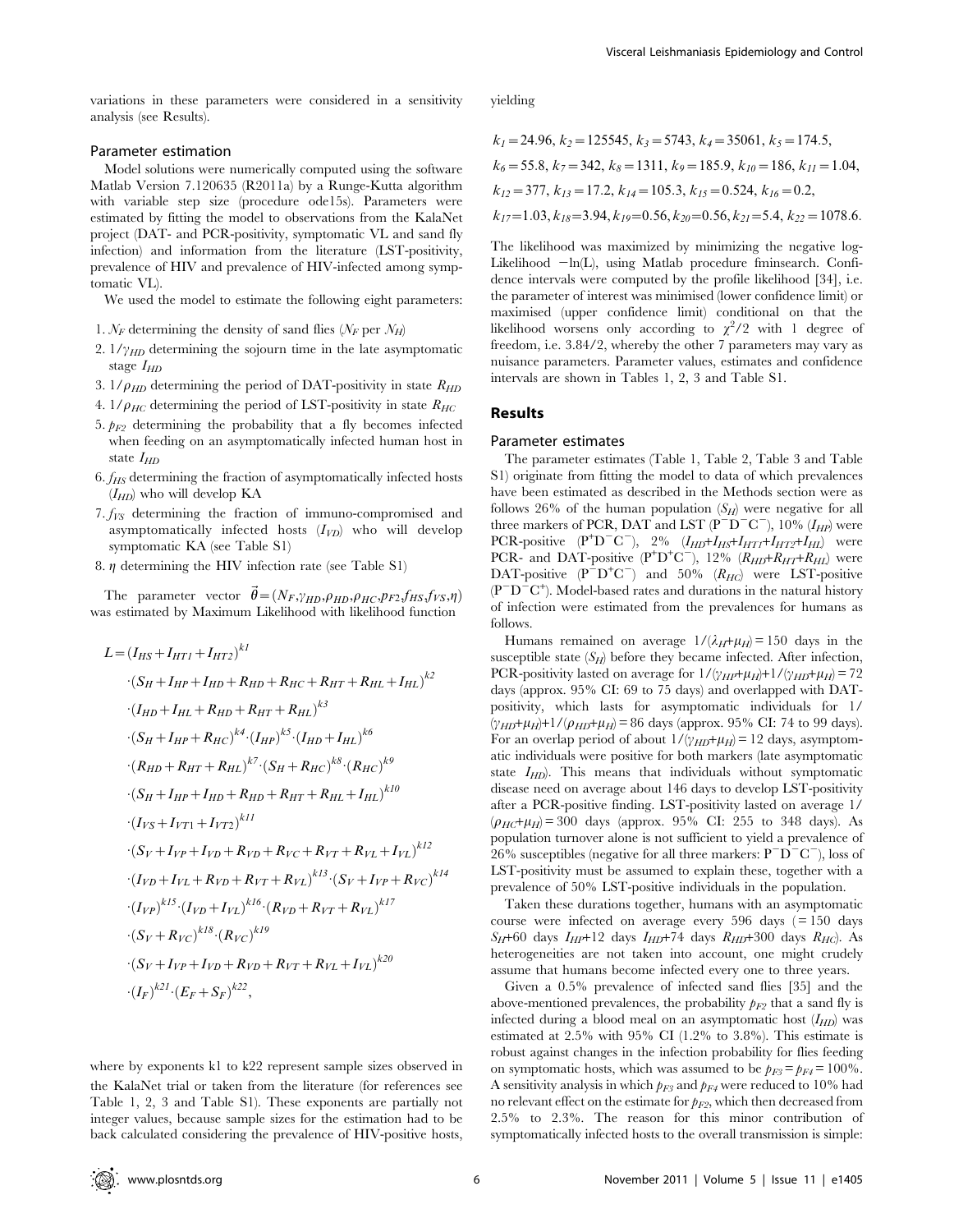Table 4. Parameter combinations of treatment-related interventions.

|                                                         | Scenario         |                |    |                |     |     |     |     |             |     |
|---------------------------------------------------------|------------------|----------------|----|----------------|-----|-----|-----|-----|-------------|-----|
| Parameter                                               | <b>Default 1</b> | $\overline{2}$ | 3  | $\overline{a}$ | 5   | 6   | 7   | 8   | 9           | 10  |
| Duration first-line treatment $1/\tau_1$ (days)         | 30               |                | 5  | 5              | 30  | 30  | 30  | 30  | 30          | 30  |
| Duration second-line treatment $1/\tau$ , (days)        | 30               |                | 5  | 5.             | 30  | 30  | 30  | 30  | 30          | 30  |
| Duration PKDL treatment $1/\tau$ , (days)               | 180              |                | 30 | 180            | 180 | 180 | 180 | 180 | 180         | 180 |
| Early case detection $1/\gamma_{HS}$ (days)             |                  |                |    |                | 42  | 90  | 365 |     |             |     |
| Treatment fatality $fT$ (%)                             | 5                | 0              | 5. | 5              | 5   | 5   | 5   | 0   | 5           | 5   |
| Treated fraction leading to retention of KA $p_1$ (%)   | 5                | $\mathbf 0$    | 5  | 5              | 5   | 5   | 5   | 5   | $\mathbf 0$ | 5   |
| Treated fraction leading to relapse into PKDL $p_2$ (%) | 3                | 0              | 3  | 3              | 3   | 3   | 3   | 3   | 3           | 0   |

Ten different scenarios were considered for sensitivity analyses of the equilibrium solutions to the effects of seven treatment-related intervention parameters. doi:10.1371/journal.pntd.0001405.t004

their prevalence is too low compared to the abundance of asymptomatically infected hosts. The estimates reported so far are correlated with the time between blood meals of sand flies (assumed with  $1/\beta = 4$  days [36]) and the ratio  $\mathcal{N}_F \mathcal{N}_H$  of vectors to humans (estimated at 527:100, with 95%  $CI_{NF}$  (347 to 990)).

#### Intervention

We investigated interventions recommended by the VL elimination program, including treatment-related control strategies, such as early case detection or treatment optimisation. We also considered vector-related control strategies, such as breeding site control, indoor spraying or use of bed nets, to explore possibilities and constraints in VL control.

Treatment-related interventions. We used the model to predict how different treatment regimens and early case detection affect VL prevalence and incidence. Early case detection, e.g., due

to improved diagnosis, reduces the period of symptomatic KA before the start of treatment. The existing drugs vary in their treatment durations (from 30 days for antimonials and conventional Amphotericin B to 5 days for Ambisome) and in their recovery rates (from 99% for conventional Amphotericin B to 91% for Ambisome). We used seven model parameters to study the effects of the different treatment-related interventions, including the following: duration of first-line, second-line and PKDL treatments  $(\tau_1, \tau_2, \tau_3)$ , duration of KA before treatment (determined by  $\gamma$ <sub>HS</sub>), the fraction of treatment fatality ( $f_T$ ) and treatment failures leading to KA  $(p_1)$  or PKDL  $(p_2)$ . Sensitivity analyses were performed in ten different intervention scenarios (see Table 4), and equilibrium solutions are shown in Fig. 2.

Fig. 2A shows that the different treatment regimens can only reduce the prevalence of symptomatic infections, with almost no effect on the prevalence of asymptomatic infections. The default



Figure 2. Treatment-related interventions. Sensitivity analyses of equilibrium solutions to the effects of seven intervention parameters (A) on the prevalence of symptomatic ( $I_{H5}$ ,  $I_{HT1}$ ,  $I_{HT2}$ ,  $I_{HL}$ ) and asymptomatic infections ( $I_{HP}$ ,  $I_{HD}$ ) and (B) on the incidences of KA and PKDL. The ten scenarios refer to ten parameter combinations as shown in Table 4. The default scenario 1 used parameter values as obtained from model calibration. The duration of treatment (parameters  $\tau_1$ ,  $\tau_2$ ,  $\tau_3$ ) varied in scenarios 3 and 4; early case detection (1/ $\gamma_{H5}$ ) varied in scenarios 5, 6, and 7; and treatment efficacy ( $f<sub>T</sub>$ ,  $p<sub>1</sub>$ ,  $p<sub>2</sub>$ ) varied in scenarios 8, 9 and 10. Scenario 2 represents a best-case scenario, using over-optimistic assumptions for all parameters. The default scenario 1 was compared to more pessimistic intervention parameters in scenarios 5, 6 and 7 and to more optimistic intervention parameters in scenarios 2, 3, 8, 9 and 10. As illustrated by the diagonally proceeding arrow, an optimal intervention would reduce the prevalence and incidence in both dimensions (see Fig. 3 and Table 5 for vector-related interventions). doi:10.1371/journal.pntd.0001405.g002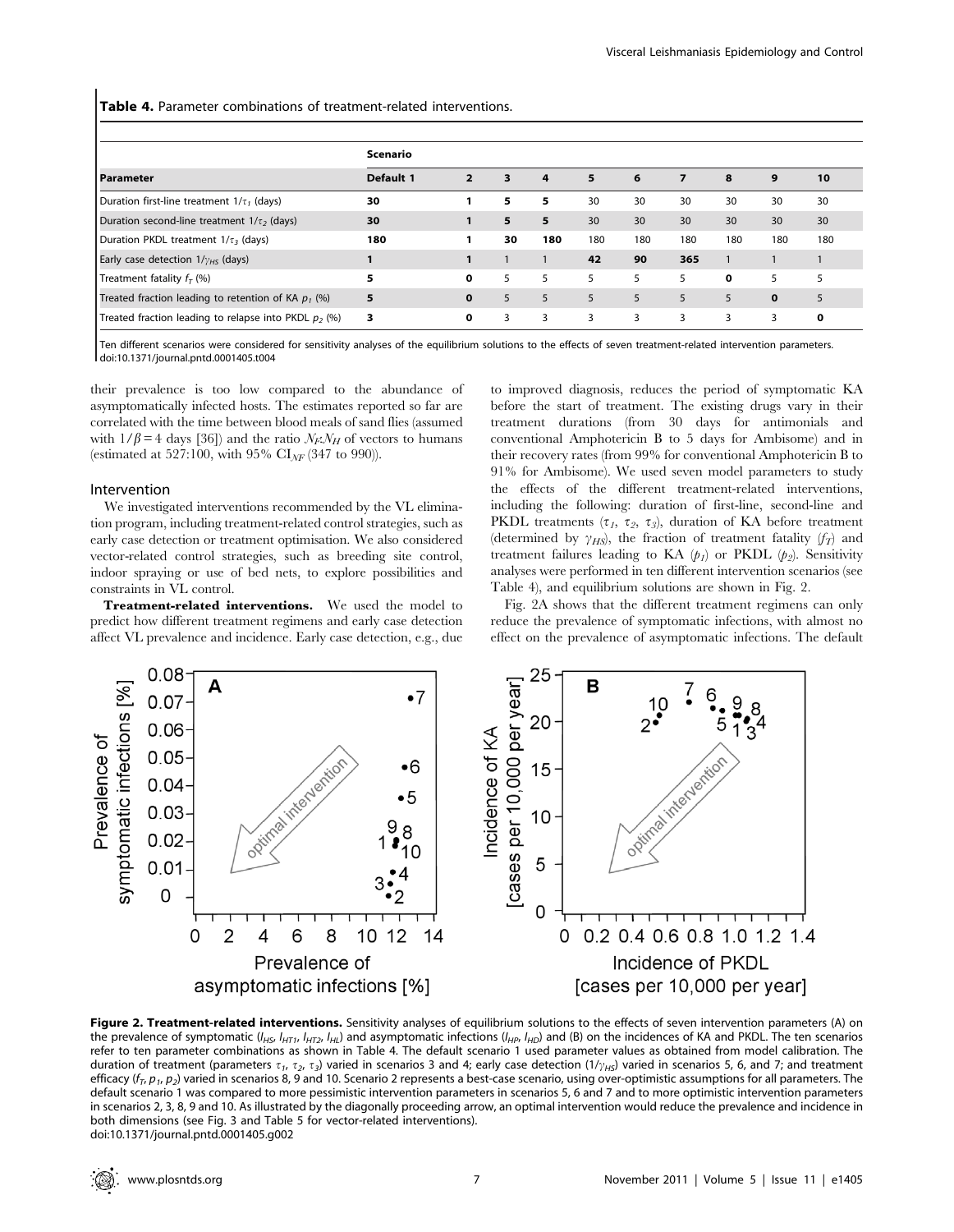Table 5. Parameter combinations of vector-related interventions.

|                                                | Scenario  |              |     |     |                |     |     |     |     |     |
|------------------------------------------------|-----------|--------------|-----|-----|----------------|-----|-----|-----|-----|-----|
| <b>Parameter</b>                               | Default 1 | $\mathbf{2}$ | 3   | 4   | 5.             | 6   |     | 8   | 9   | 10  |
| No. of vectors $(N_F)$ per $N_H$ = 100 humans  | -527      | 100          | 527 | 527 | 300            | 527 | 527 | 300 | 300 | 527 |
| Life expectancy of sand flies $1/\mu_F$ (days) | -14       | 14           | 7   | 14  | 14             | 11  | 14  | 11  | 14  | 11  |
| Feeding cycle duration $1/\beta$ (days)        | 4         | 4            | 4   | 8   | $\overline{4}$ | 4   | 6   | 4   | 6   | 6   |

Ten different scenarios were considered for sensitivity analyses of the equilibrium solutions to the effects of three vector-related intervention parameters. doi:10.1371/journal.pntd.0001405.t005

prevalence of symptomatic infections of 0.02% (scenario 1) was not influenced much by the treatment fatality rate or by the failure rates under KA and PKDL treatments (scenarios 8, 9 and 10). A prolonged period of symptomatic KA before treatment increased the prevalence of symptomatic infections (scenarios 5, 6 and 7). The prevalence of symptomatic infections could be reduced to 0.01% if successful KA treatment does not require a treatment duration of 30 but 5 days (scenario 4); a further reduction to 0.004% could be achieved by additionally reducing the duration of successful PKDL treatment from 180 to 30 days (scenario 3). Even under overoptimistic assumptions for all treatment parameters, the treatment does not seem to be capable of reducing the prevalence of symptomatic infection below 0.001% (scenario 2).

Fig. 2B shows the influence of the different treatment regimens on the incidences of KA and PKDL. Improvements in treatment could reduce the incidence of PKDL but have only a minor effect on the incidence of KA. In a best-case scenario without any treatment failures developing PKDL, the incidence of PKDL could be reduced from about 1 case per 10,000 person-years (scenario 1) to 0.6 cases per 10,000 person-years (scenarios 2, 10) when there is no history of KA. A delay between case detection and onset of treatment could only marginally lower the incidence of PKDL but slightly increased the incidence of KA (scenarios 5, 6

and 7). In these scenarios, more KA patients died without having received treatment; i.e., the lower incidence of PKDL must be attributed to KA deaths.

These results suggest that transmission of KA is predominantly driven by asymptomatically infected hosts who are not eligible for treatment. Treatment can reduce the prevalence of symptomatic disease, but the incidence of KA still remains on comparable levels. For a given treatment efficacy, shorter treatment durations reduced the patients' treatment burden but had little effect on the overall intensity of transmission.

Vector-related interventions. We selected three model parameters to study the effects of breeding site control, indoor spraying and use of bed nets, the effects of which were interpreted in terms of the model as follows. Breeding site control was assumed to reduce the vector population size  $\mathcal{N}_F$ , indoor spraying was assumed to shorten the life expectancy  $1/\mu_F$  of sand flies, and the universal use of untreated bed nets was assumed to lower the contact rate  $\beta$ . Sensitivity analyses were performed on these three model parameters in ten different intervention scenarios (see Table 5), assuming that the interventions were applied equally to all humans. Equilibrium solutions are shown in Fig. 3.

Figs. 3A and B demonstrate that, in contrast to treatment, vector-based interventions reduce the prevalence of symptomatic and asymptomatic infections, which implies that the incidences of



Figure 3. Vector-related interventions. Sensitivity analyses into the effects of vector control: (A) on the prevalence of symptomatic and asymptomatic infections and (B) on the incidences of KA and PKDL. The scenarios refer to ten parameter combinations shown in Table 5. The default scenario 1 uses parameter values as obtained from model calibration. Vector population size  $N_F$  varied in scenarios 2 and 5; the flies' life expectancy  $1/\mu_F$ varied in scenarios 3 and 6; and their feeding cycle duration  $1/\beta$  varied in scenarios 4 and 7. Scenarios 8, 9 and 10 represent combinations thereof. doi:10.1371/journal.pntd.0001405.g003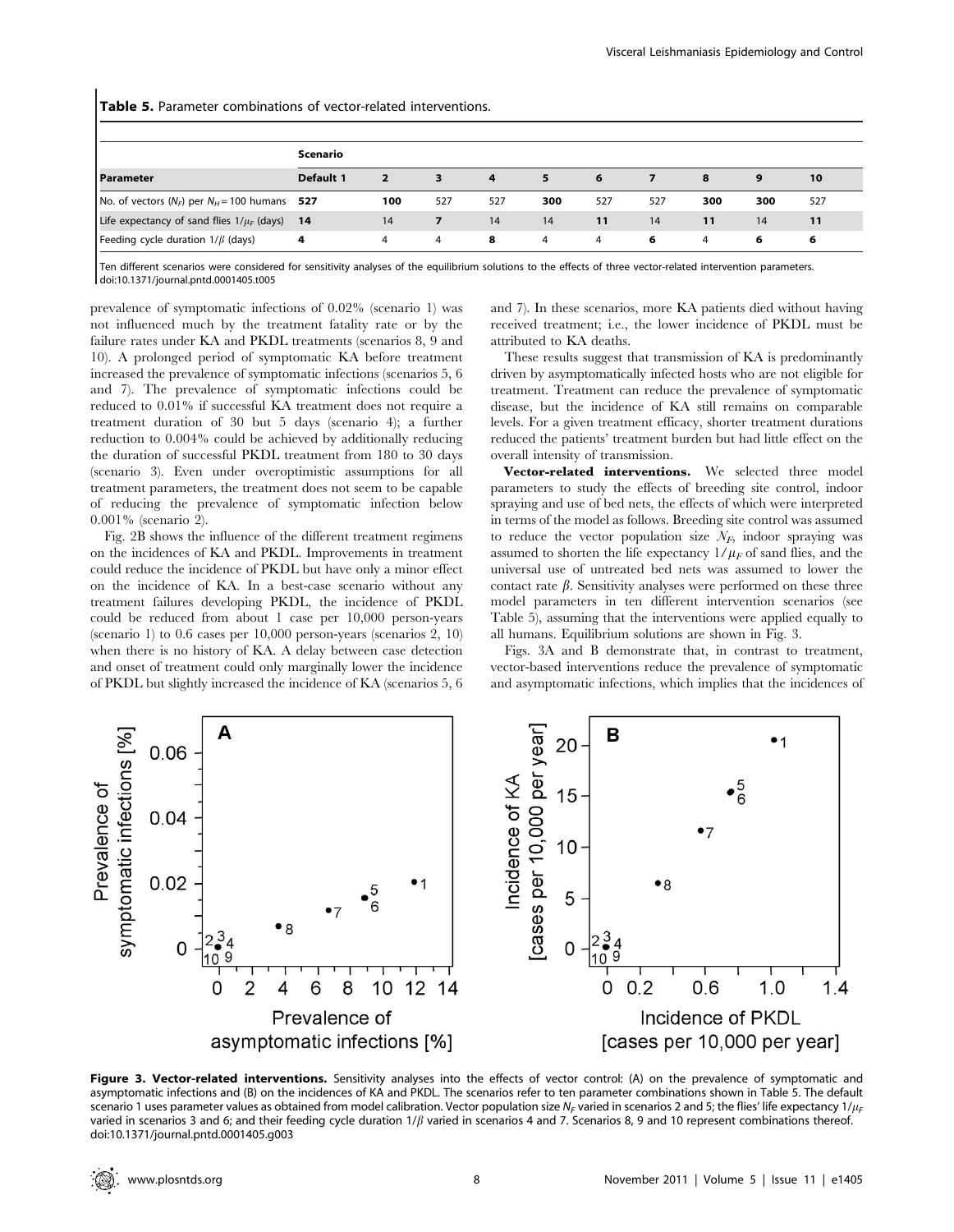KA and PKDL were also reduced. VL could even be eliminated by decreasing the vector density from  $N_F$ = 5.27 to 1 fly per human host, by halving the sand flies' life expectancy from  $1/\mu_F = 14$  days to 7 days, or by increasing their feeding cycle duration from 1/  $\beta = 4$  days to 8 days (scenarios 2, 3 and 4). Combinations of feeding cycle duration of, for example, 6 days with a vector density of 3 flies per human, or a life expectancy of 11 days also lead to elimination (scenarios 9 and 10). Changes in parameter values had an almost linear effect on prevalence and incidence, so the effect of intermediate parameter values could be crudely derived by interpolation (scenarios 5, 6, 7, 8).

The equilibrium solutions shown in Fig. 3 and Table 5 should not be misleading in the sense that the dynamic properties of transmission and control can be neglected. We therefore illustrated the effect of reducing the contact rate (scenario 4 of Fig. 3 and Table 5) in its time-dependent solution as shown in Fig. 4. The prevalences of KA and PKDL could be effectively reduced by means of vector control, but the effect on PKDL was delayed because putatively recovered KA patients may relapse to PKDL after months to years. This finding implies that an effective reduction in the prevalence of PKDL will become apparent only after years. After the intervention is stopped and the biting rate reaches default values, the few remaining infectious people can initiate a new outbreak of the disease.

# Discussion

Visceral Leishmaniasis is a neglected, life-threatening disease affecting the poorest of the poor, as this vector-borne disease is strongly linked to poor housing [1]. Leishmaniasis has received more attention in light of the regional VL elimination program. A deterministic compartmental model was developed to estimate parameters for L. donovani transmission and to optimise intervention success. Uncertainties originating from a high-dimensional parameter space and resulting correlations between parameters have been explored by means of sensitivity analyses (see section on sensitivity analyses at the end of Discussion). For instance, varying the life expectancy of humans from 40 years to between 30 and 60 years did not change the estimates in a relevant way. Furthermore, uncertainties can originate from spatial heterogeneities, which are

not included in this modelling approach (see Discussion about clustered infection in the following section). Parameter estimates (see Table 1, Table 2, Table 3 and Table S1) were derived from fitting the model to database average prevalences, under the assumption of homogeneous spread of the parasites within the human and fly populations.

#### Natural history of infection

The transmission dynamics of L. donovani are rather slow, mainly due to the long incubation period and the potentially long persistence of parasites in infected humans. Parasite DNA can be detected in infected human hosts for two to three months; after seroconversion, antibodies can be detected for about the same period of time in those humans who do not evolve to clinical disease. These periods overlap for a few weeks only, when both parasites and antibodies are detectable in peripheral blood. Few infected humans become clinically sick. The majority of infected hosts are estimated to become LST-positive five to six months after infection, without showing any sign of disease. LST-positivity, which is assumed to represent a state of protective cellular immunity, is estimated to persist for about one year. Without loss of LST-positivity, the model would lead under realistic birth and death rates of humans to over 90% LST-positive individuals in the population.

For analysing the process of human recovery, published studies involving the LST were used to estimate the duration of the cellular immune response based on LST-positivity. Previous studies reported prevalences of positive LST results among recovered KA patients (who are expected to be LST-positive) ranging from 30% to 80% [33]. These studies suggested that the lowness and variability of LST sensitivity is affected by the leishmanin antigen suspension chosen. Because an antigen based on South Asian L. donovani is not available, all LST data refer to L. infantum or L. major antigens. There is extensive cross-reactivity of patient responses to heterologous Leishmania species, but as the variable results underscore, there is a need for better standardisation and documentation of sensitivity and stability of leishmanin antigens to obtain more reliable data on the state of cellular immunity. Effects associated with differing proportions of LST-



Figure 4. Time-dependent effect of reducing the contact rate. We assumed that the feeding cycle duration of the sand fly was doubled by the intervention from  $1/\beta$  = 4 days to 8 days (scenario 4 in Fig. 3 and Table 5). The intervention lasted for 5 years (grey box). The solid curve shows the prevalence of KA and the dotted line the prevalence of PKDL. doi:10.1371/journal.pntd.0001405.g004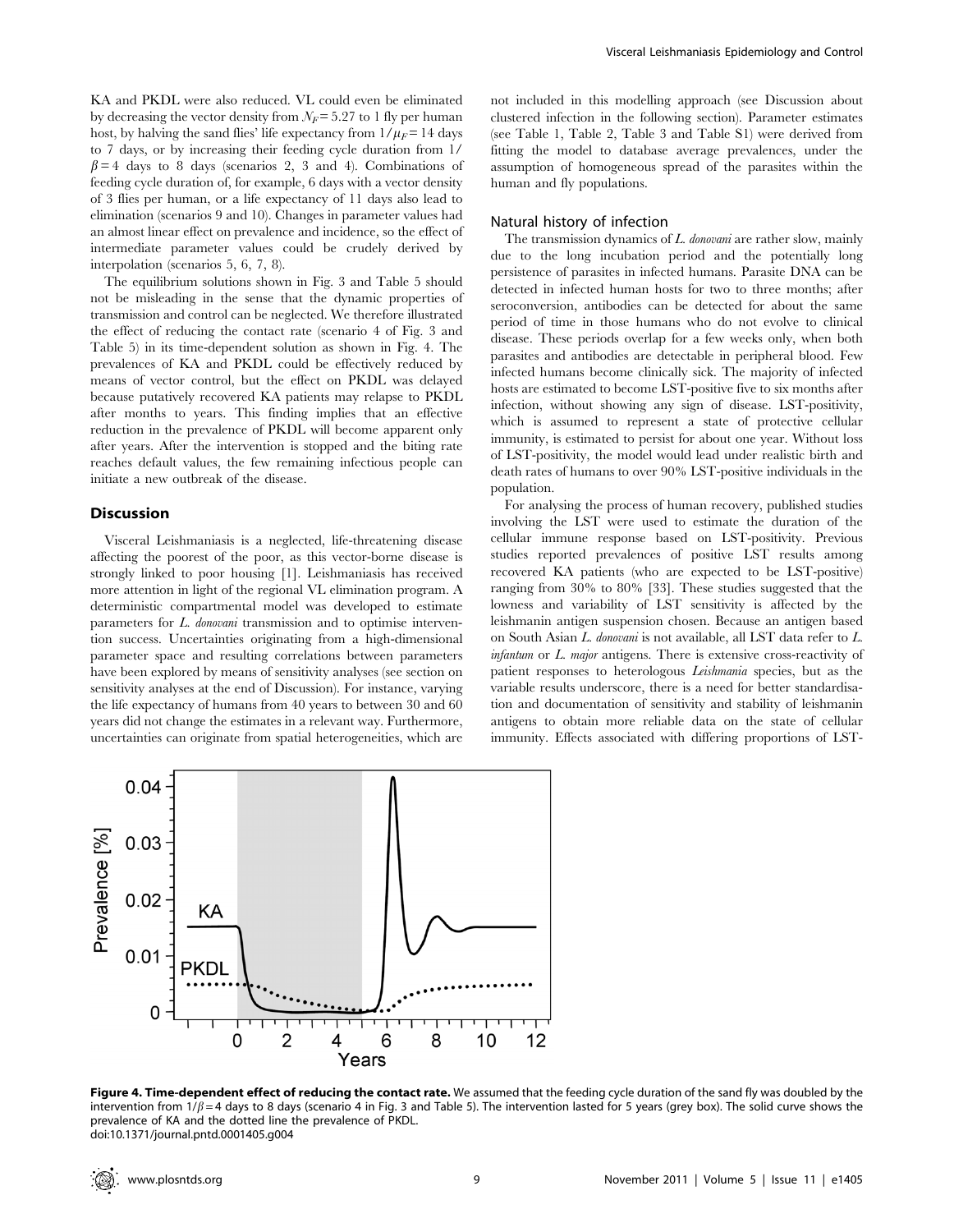positive individuals are explored in the section on sensitivity analyses below.

Apart from problems with the antigen (see above), there are in principle two possibilities to explain a proportion of only 50% LST-positive individuals (cf. before:  $>90\%$  LST-positive individuals would be expected under the assumption of life-long LSTpositivity). These two explanations depend on how infection spreads, as follows: 1) If infection is clustered (e.g., withinhousehold transmission predominates due to a low rate of transmission between households) then life-long LST-positivity may exist on the level of the individual, and a low, 'average' LSTprevalence in the population must result from the demographic process, i.e., it must result from deaths of LST-positive individuals and the births of individuals who are LST-negative. 2) If infection is not clustered, but spreads homogeneously within the human population, then a low LST-prevalence in the population must involve loss of the 'individual' LST-positivity (as opposed to option 1 where the 'average' LST-positivity gets lost). As the birth rate is not sufficient to explain a prevalence of 50% LST-positive individuals (see above), we proceeded with the assumption of loss of LST-positivity. Under this assumption, humans in active L. donovani transmission foci were infected every one to three years.

A considerable loss of LST positivity has been reported from an endemic VL focus in Ethiopia [37]. There, the authors concluded that the presumption of a life-long positive LST reaction may only hold true under circumstances of continued exposure to infected sand flies or subclinical infection.

#### Treatment

A short and effective treatment regimen or early case detection can reduce the prevalence of KA but has almost no effect on the incidence of the disease (Fig. 2 and Table 4). Treatment is thus an intervention that benefits the individual but not the population. The reason why treatment is not a measure to control the transmission of infection must be attributed to many asymptomatically infected hosts who are - despite a low infectivity for flies responsible for the majority of parasite transmissions from humans to sand flies. As demonstrated by the sensitivity analysis shown in Fig. 2 and Table 4 (scenario 2), a beneficial effect of treatment on transmission cannot even be expected under over-optimistic assumptions; for instance, minimal duration of treatment and time until treatment start with maximum treatment efficacy. The KA elimination program aims for less than 1 case per 10,000. Even under over-optimistic treatment assumptions, this target would not be reached; the model suggests that elimination of VL would not succeed if intervention was based on treatment alone. The contribution of asymptomatic infections on transmission may, however, be region and strain specific, as apparent from ratios of asymptomatic infections to KA cases ranging from 6:1 in Brazil to 50:1 in Spain [38].

#### Vector-related interventions

The current vector-related interventions comprise irregular indoor spraying and exposure prophylaxis, such as untreated bed nets. As summarised by [30], indoor insecticide spraying during the Indian National Malaria Eradication Program between 1958 and 1970 had a drastic impact on transmission of L. donovani. No VL cases were reported from the state of Bihar during that period. However, within months after the program was terminated, the first cases of KA re-appeared and at the end of 1970, a VL epidemic struck Bihar. In 1992, another eradication program with indoor residual DDT spraying resulted in a sharp decline from 1993 until 1999.

Whereby treatment-related interventions only reduce symptomatic infection, vector control is also efficient against asymptomatic infection (Fig. 3 and Table 5). The model predicted that VL may be eliminated by reducing the vector density by 80%, which seems to provide serious options for the VL elimination program (results not shown). Prospects of successful elimination can also be expressed by the moderate basic reproduction number which this model predicts with  $R_0 = 3.94$  (see Text S1).

As found during the KalaNet study, the use of treated bed nets may not provide this efficacy. Indoor density of P. argentipes is reported in the study to be reduced by 25% in villages that used treated nets compared with control villages. This intervention reduced the annual incidence of VL at best to 18.8 cases per 10,000, which is far from the elimination target of less than one case per 10,000. The authors hypothesised that a substantial fraction of L. donovani transmission occurring outside the house may explain the results obtained in the trial [24]. However, two other studies in the Indian subcontinent showed a much higher reduction in the sand fly density by means of vector-related interventions [22,39].

Despite the fact that vector control has the potential to effectively reduce L. donovani transmission, it must be complemented by the treatment of KA and PKDL cases. The latter can substantially maintain a reservoir of infection, which can initiate a new outbreak of disease after vector control is stopped. As the natural history of L. donovani transmission is a rather slow process where parasites can persist in humans over a long period, interventions will show an effect after years, not months, as demonstrated in Fig. 4. PKDL cases may occur after years, and their final recovery may take months or years. If vector control is stopped before parasites are eliminated in the human hosts, then emerging PKDL cases can initiate a new outbreak of disease as soon as there are enough sand flies available for transmission. Thus, active case detection and effective short-course treatment of PKDL combined with effective vector control are required for VL elimination.

#### Sensitivity analyses (see also Text S1)

To determine the role of LST-positive individuals  $(R_{HC})$ , the default assumption of 50% LST-positive individuals was varied between 30% and 70% (76% is the maximum possible value because 24% of the human population belong to other diagnostic categories, see above). A low equilibrium prevalence of LSTpositive individuals results from a lower infection rate (or lower values of correlated parameters, such as the biting rate or the number of vectors), and a high prevalence of LST-positive individuals can result from a higher infection rate (or higher values of correlated parameters, such as the biting rate or the number of vectors). The only parameter estimate that was affected within the natural history of infection by this variation of the prevalence of LST-positive individuals was the rate of loss of cellular immunity ( $\rho_{HC}$ ). The estimate of  $1/\rho_{HC}= 307$  days of LST-positivity with the 95% confidence interval between 260 and 356 days (see Table 2) does not support the assumption of a life-long cellular immunity based on life-long LST-positivity (in technical terms, life-long LST-positivity would lead to an excessive accumulation of individuals in state  $R_{HC}$ , which is not consistent with the data).

The effects of different prevalences of infected sand flies were also analysed, as the prevalence of infected sand flies may vary regionally. The default assumption of  $I_F$  = 0.5% infected sand flies is based on data from Nepal, whereas higher prevalences have been observed in India. A higher prevalence of infected sand flies results from a lower number of flies  $(N_F)$  or from a higher infection probability originating from asymptomatic hosts  $(p_{F2})$ .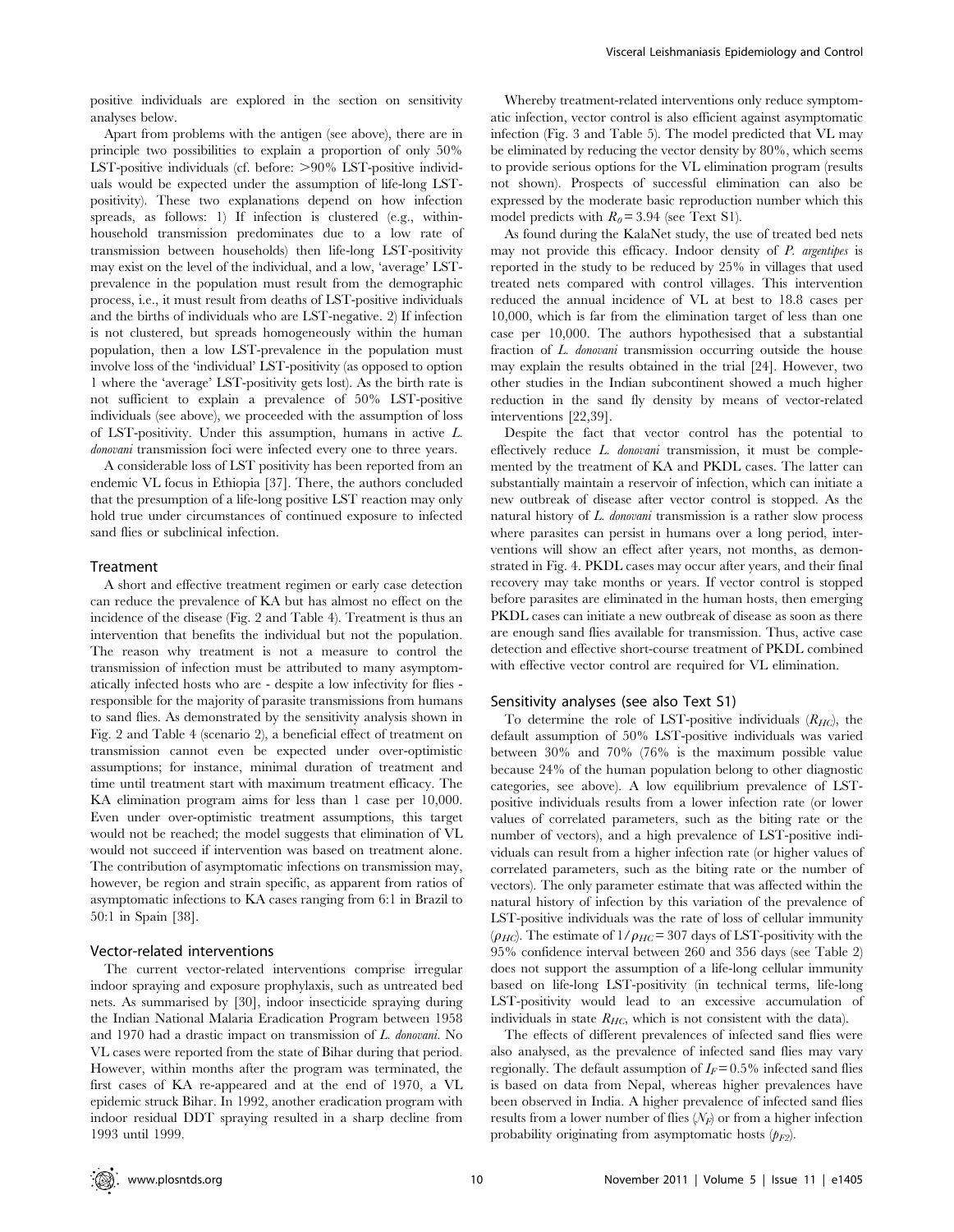We assumed that the period of DAT-positivity is the same for symptomatic and for asymptomatic cases  $(1/\rho_{HD} = 1/\rho_{HT} = 74$ days). The estimate of  $\rho_{HD}$  (DAT-positivity in asymptomatic cases) is robust against the assumption that DAT-positivity may last longer in symptomatic cases [40]. In that investigation antibody persistence in symptomatic cases was suggested to last on average about 4 years. Such an increase, however, can be completely compensated in the model by reducing the period of DATpositivity in asymptomatic cases from 74 to 69 days, showing that the model behaves robust against changes in these assumptions.

A full factorial sensitivity analysis is provided in Fig. S2 in the Supplement.

# Conclusions

Our simulation results show that transmission of  $L$  *donovani* is predominantly driven by asymptomatically infected hosts who are not eligible for treatment. Treatment can reduce the prevalence of symptomatic disease, but the incidence of KA remains on similar levels because of an unchanged intensity of transmission. In contrast to treatment-related interventions, vector-related interventions have the potential to reduce the prevalence of asymptomatic infections and thus are the intervention of choice from an epidemiological perspective. Vector control, however, should be combined with treatment, as PKDL cases can act as reservoirs of infection. This reservoir function originates from the long period of nearly two years on average during which putatively recovered KA patients develop PKDL.

#### Supporting Information

Figure S1 Full model. In addition to Fig. 1, this diagram shows the compartments of humans coinfected with HIV. HIV was modelled independently of infection with L. donovani and emerged with rate  $\eta$  from all human compartments. (TIF)

Figure S2 Sensitivity analysis. Sensitivity analysis on the effects of parameter variations on the stationary solutions of the model. The scatter plot matrix lists in lines/columns 1 to 8 the eight estimated parameters  $(N_F, p_{F2}, f_{HS}, f_{VS}, \eta, 1/\gamma_{HD}, 1/\rho_{HD}, 1/\rho_{HD})$  $\rho_{HC}$ ), and in lines/columns 9 to 33 the stationary solutions of the model variables  $(S_H, I_{HP}, I_{HD}, R_{HD}, R_{HC}, I_{HS}, I_{HT1}, R_{HT}, I_{HT2}, R_{HL},$ 

# References

- 1. Boelaert M, Meheus F, Sanchez A, Singh SP, Vanlerberghe V, et al. (2009) The poorest of the poor: a poverty appraisal of households affected by visceral leishmaniasis in Bihar, India. Trop Med Int Health 14: 639–644.
- 2. Chappuis F, Sundar S, Hailu A, Ghalib H, Rijal S, et al. (2007) Visceral leishmaniasis: what are the needs for diagnosis, treatment and control? Nat Rev Microbiol 5: 873–882.
- 3. Lukes J, Mauricio IL, Schonian G, Dujardin JC, Soteriadou K, et al. (2007) Evolutionary and geographical history of the Leishmania donovani complex with a revision of current taxonomy. Proc Natl Acad Sci U S A 104: 9375–9380.
- 4. Ashford RW (2000) The leishmaniases as emerging and reemerging zoonoses. Int J Parasitol 30: 1269–1281.
- 5. Desjeux P (2004) Leishmaniasis: current situation and new perspectives. Comp Immunol Microbiol Infect Dis 27: 305–318.
- 6. Brahmachari UN (1922) A new form of cutaneous leishmaniasis—dermal leishmanoid. Indian Medical Gazette 57: 125–127.
- 7. WHO (2009) World Health Organization. Leishmaniasis, http://wwwwhoint/ leishmaniasis/en/ (accessed 30 October 2009).
- 8. Zijlstra EE, el-Hassan AM, Ismael A (1995) Endemic kala-azar in eastern Sudan: post-kala-azar dermal leishmaniasis. Am J Trop Med Hyg 52: 299–305.
- 9. Rahman KM, Islam S, Rahman MW, Kenah E, Ghalib CM, et al. (2010) Increasing incidence of post-kala-azar dermal leishmaniasis in a populationbased study in Bangladesh. Clin Infect Dis 50: 73–76.
- 10. Verma S, Kumar R, Katara GK, Singh LC, Negi NS, et al. (2010) Quantification of parasite load in clinical samples of leishmaniasis patients: IL-10 level correlates with parasite load in visceral leishmaniasis. PLoS One 5: e10107.

 $I_{HL}$ ,  $S_V$ ,  $I_{VP}$ ,  $I_{VD}$ ,  $R_{VD}$ ,  $R_{VC}$ ,  $I_{VS}$ ,  $I_{VT1}$ ,  $R_{VT}$ ,  $I_{VT2}$ ,  $R_{VL}$ ,  $I_{VL}$ ,  $S_F$ ,  $E_F$ ,  $I_F$ ) in units of percent of the population, whereby the population of sand flies varies according to parameter  $N_F$ . Axes labels and marginal distributions are placed in the main diagonal. Each point in a scatter plot represents the stationary solution of one simulation in 10000. Graphs are coloured according to the likelihood of the stationary solution: light green or grey for simulations which significantly differ from the maximum likelihood, and dark green for simulations which do not (according to a likelihood ratio test with 8 degrees of freedom). Parameters have been sampled from triangular distributions with modes given by the estimated mean and with upper and lower limits given by the 95% confidence interval for each parameter. Parameters have been sampled independently and are thus not correlated (see lines/columns 1 to 8). The coefficients of correlations in the table to the right have been computed from simulations of which the likelihood does not significantly differ from the maximum likelihood (green dots in the scatter plots). Main influences of the parameters are (see table to the right):  $\{N_F, p_{F2}\} \sim S_F, f_{HS} \sim \{I_{HS}, I_{HT1}, R_{HT}, I_{HT2}, R_{HL}, I_{HL}\},$  $f_{VS} \sim \{I_{VS}, I_{VT1}, R_{VT}, I_{VT2}, R_{VL}, I_{VL}\}, \eta \sim \{S_V, I_{VP}, I_{VD}, R_{VD}, R_{VC}\},$  $\gamma_{HD} \sim \{I_{HD}, I_{VD}\}, 1/\rho_{HD} \sim \{R_{HD}, I_{HP}; R_{VD}\}, 1/\rho_{HC} \sim \{S_H, R_{HC}, S_V,$  $R_{VC}$ . For interrelationships between stationary solutions of the variables see Discussion in the main text. (PPTX)

#### Table S1 HIV parameters and variables. (DOC)

Text S1 Supplemental text.

(DOC)

#### Acknowledgments

We thank Martin Eichner for helpful discussions while developing this model, and Helmut Pitters for assistance in programming with Matlab.

#### Author Contributions

Conceived and designed the experiments: H-PD RRS MB J-CD. Performed the experiments: AS RRS. Analyzed the data: AS H-PD. Contributed reagents/materials/analysis tools: AP BO SS SR. Wrote the paper: AS RRS.

- 11. Addy M, Nandy A (1992) Ten years of kala-azar in west Bengal, Part I. Did postkala-azar dermal leishmaniasis initiate the outbreak in 24-Parganas? Bull World Health Organ 70: 341–346.
- 12. Moreno J, Canavate C, Chamizo C, Laguna F, Alvar J (2000) HIV–Leishmania infantum co-infection: humoral and cellular immune responses to the parasite after chemotherapy. Trans R Soc Trop Med Hyg 94: 328–332.
- 13. Murray HW (1999) Kala-azar as an AIDS-related opportunistic infection. AIDS Patient Care STDS 13: 459–465.
- 14. Hurissa Z, Gebre-Silassie S, Hailu W, Tefera T, Lalloo DG, et al. (2010) Clinical characteristics and treatment outcome of patients with visceral leishmaniasis and HIV co-infection in northwest Ethiopia. Trop Med Int Health 15: 848–855.
- 15. Molina R, Lohse JM, Pulido F, Laguna F, Lopez-Velez R, et al. (1999) Infection of sand flies by humans coinfected with Leishmania infantum and human immunodeficiency virus. Am J Trop Med Hyg 60: 51–53.
- 16. Zijlstra EE, Ali MS, el-Hassan AM, el-Toum IA, Satti M, et al. (1992) Kala-azar: a comparative study of parasitological methods and the direct agglutination test in diagnosis. Trans R Soc Trop Med Hyg 86: 505–507.
- 17. Deborggraeve S, Boelaert M, Rijal S, De Doncker S, Dujardin JC, et al. (2008) Diagnostic accuracy of a new Leishmania PCR for clinical visceral leishmaniasis in Nepal and its role in diagnosis of disease. Trop Med Int Health 13: 1378–1383.
- 18. Alexander J, Russell DG (1992) The interaction of Leishmania species with macrophages. Adv Parasitol 31: 175–254.
- 19. Croft SL, Sundar S, Fairlamb AH (2006) Drug resistance in leishmaniasis. Clin Microbiol Rev 19: 111–126.